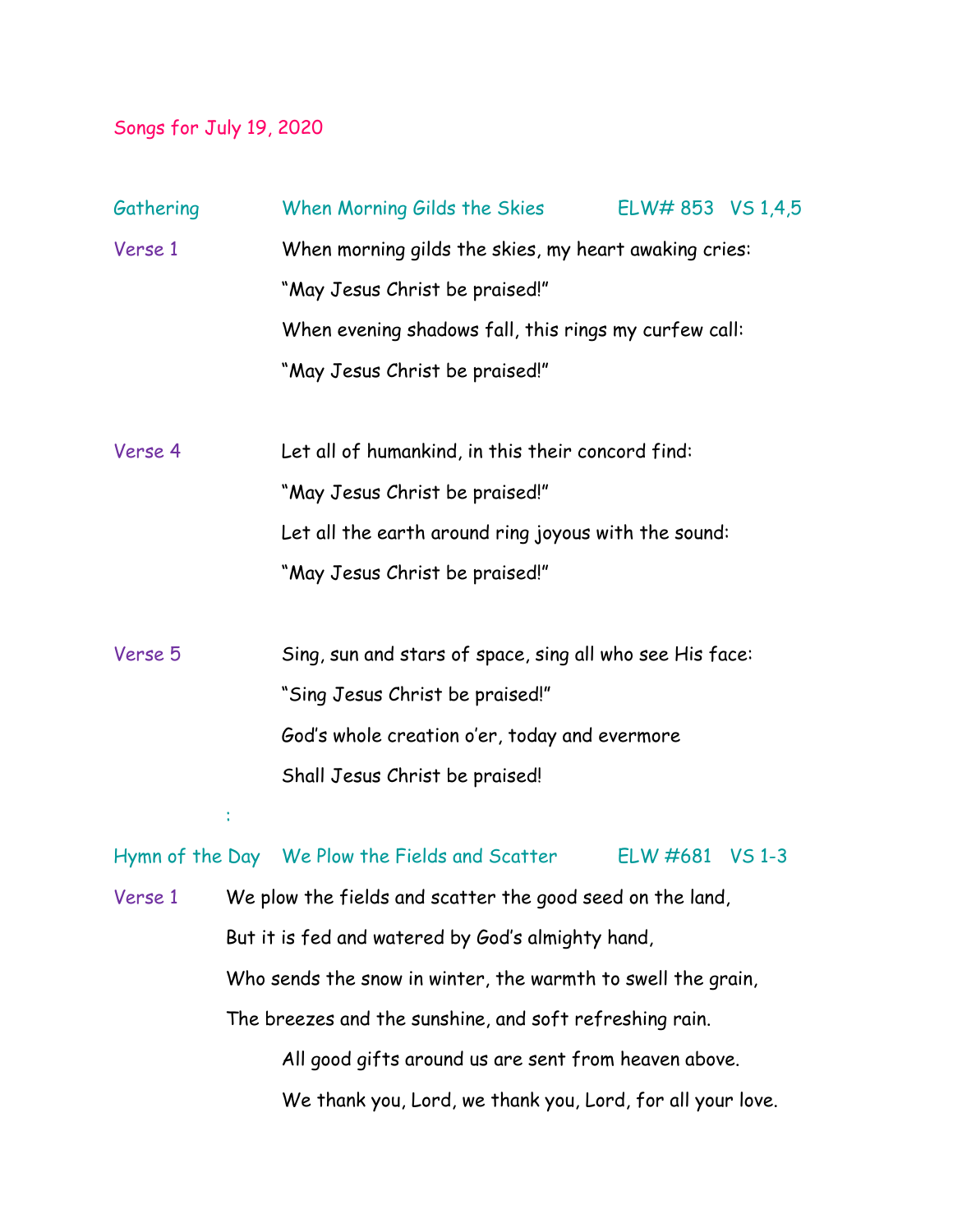Verse 2 You only are the maker of all things near and far. You paint the wayside flower, you light the evening star. The winds and waves obey you, by you the birds are fed; Much more to us, your children, you give our daily bread. All good gifts around us are sent from heaven above. We thank you, Lord, we thank you, Lord, for all your love.

Verse 3 We thank you, our Creator, for all things bright and good, The seedtime and the harvest, our life, our health, our food. No gifts have we to offer for all your love imparts, But what you most would treasure – our humble, thankful hearts. All good gifts around us are sent from heaven above. We thank you, Lord, we thank you, Lord, for all your love.

## Offertory Praise and Thanksgiving ELW #689 VS 1,3,4

- Verse 1 Praise and thanksgiving, God, we would offer For all things living, you have made good: Harvest of sown fields, fruits of the orchard, Hay from the mown fields, blossom and wood.
- Verse 3 Father, providing food for your children, By Wisdom's, guiding teach us to share One with another, so that, rejoicing With us, all others may know your care.